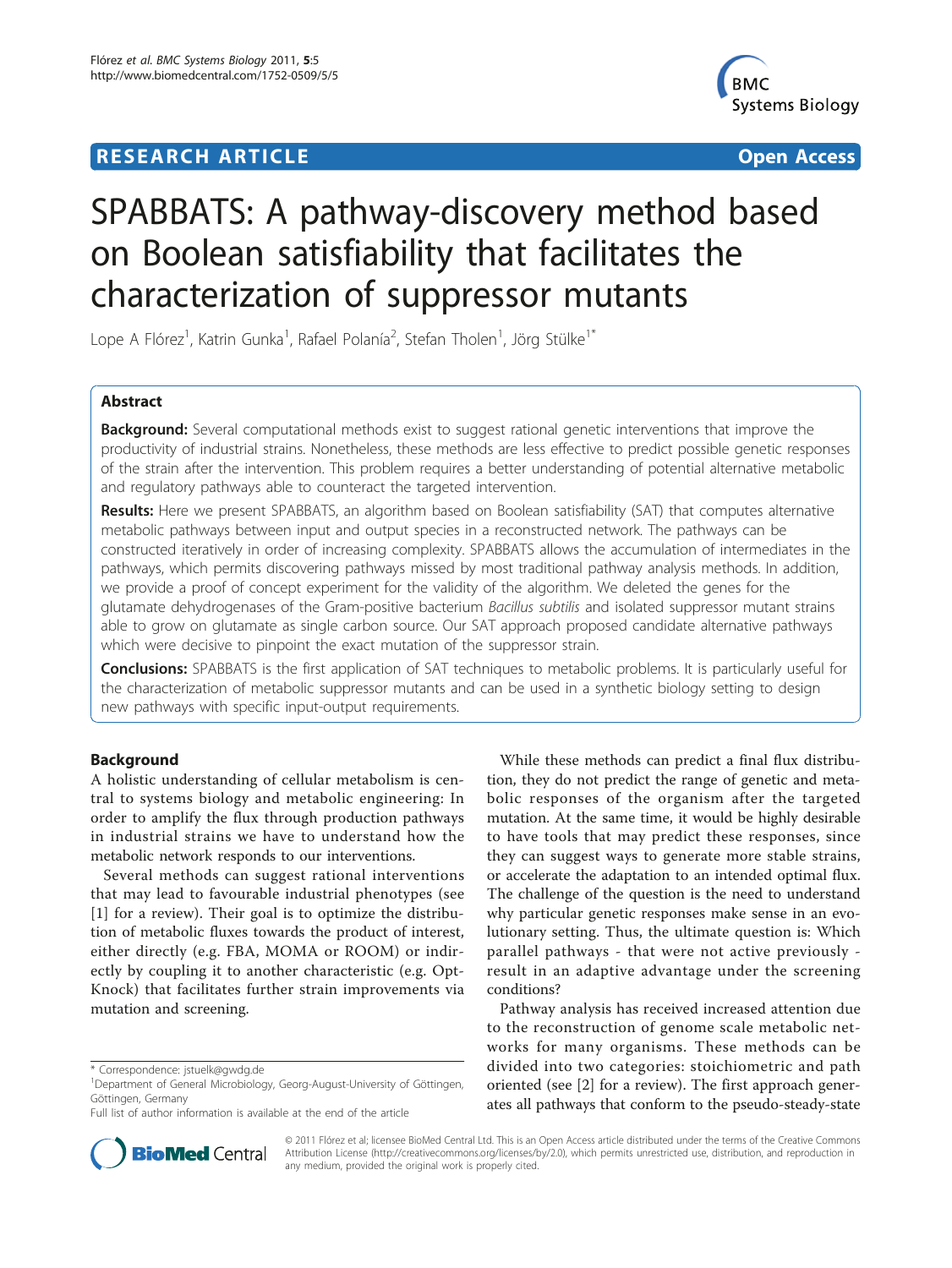assumption for internal metabolites. However, it presents two problems: the number of predicted pathways is in the order of millions for genome scale models, making the approach totally intractable for the question at hand [[3\]](#page-7-0). Its second shortcoming is the constraint imposed by the pseudo-steady-state assumption for internal metabolites. This assumption may rule out feasible pathways or (in case we include a large number of "freely available" metabolites) result again in a combinatorial explosion of pathways. The alternative approach - path oriented pathway reconstructions - is advantageous since it usually generates a small (and thus tractable) set of possible pathways. This is due to the choice of starting and ending metabolites and heuristics on the characteristics of the "optimal" pathway. However, the path-oriented approach may result in unrealistic pathways that consume internal metabolites not present in sufficient quantities inside the cell.

What is needed is an algorithm that reconstructs stoichiometrically balanced pathways in increasing order of complexity, with relaxed mass-balance constraints in comparison to the traditional pseudo-steady-state restriction.

A solution based on mixed-integer linear programming (MILP) has been suggested by de Figueiredo *et al.* [[4\]](#page-7-0), but it has not been used in an evolutionary context so far. Here we describe the use of Boolean satisfiability (SAT, [[5\]](#page-7-0)) for the reconstruction of alternative pathways in metabolic networks. Given a set of basal metabolites (that are considered freely available) and a set of target metabolites (whose concentration must increase), our SAT method constructs the shortest pathway between the basal and target sets (SPABBATS) of metabolites that is stoichiometrically balanced, while allowing the concentration of the intermediate metabolites to increase, if needed. The constraints are more relaxed than the ones for e.g. flux balance analysis, thus retaining the metabolically significant pathways. Using the algorithm iteratively, we obtain a prioritized list of pathways, whose elements can be tested individually by common molecular biology techniques.

To demonstrate the power of this concept, we applied the SPABBATS algorithm to a complex physiological problem, which is a result of an evolutionary experiment. We have elucidated a novel pathway of glutamate degradation present in the metabolic network of B. subtilis that had been decryptified upon inactivation of the normal glutamate catabolic genes. By using our SAT approach, we proposed four different new pathways that could be present in the mutant to utilize glutamate as single carbon source. These predictions were experimentally tested and revealed that one of these pathways was indeed active in the mutant strain and that this novel "suppressor" pathway is required and sufficient for

glutamate utilization. This proves that the results of our approach correspond to valid metabolic alternatives for living cells.

## Results

#### Isolation of a mutation that allows a bypass of the

glutamate dehydrogenase for the utilization of glutamate Glutamate is the most abundant metabolite in a bacterial cell. Although its exact concentration in *B. subtilis* is unknown, it is known to account for about 40% of the internal metabolite pool of an Escherichia coli cell [[6](#page-7-0)]. Glutamate serves as an osmotic regulator [[7\]](#page-7-0), as well as universal amino group donor in anabolism thus linking carbon and nitrogen metabolism [\[8](#page-7-0)]. In B. subtilis, at least 37 reactions make use of glutamate as cofactor for transamination [\[9](#page-7-0)].

The key reactions of glutamate biosynthesis and degradation in *B. subtilis* are summarized in Figure 1. 2-oxoglutarate, an intermediate of the citric acid cycle, is aminated by the glutamate synthase, encoded by the gltA and gltB genes. Glutamate degradation to 2-oxoglutarate requires the glutamate dehydrogenase RocG. Additionally, the laboratory strain B. subtilis 168 harbours a cryptic gene, *gudB*, coding for an inactive glutamate dehydrogenase. This gene is readily decryptified in rocG mutants [[10,11\]](#page-7-0). In addition, RocG controls the expression of the *gltAB* operon and therefore prevents glutamate biosynthesis in the presence of arginine [\[12](#page-8-0),[13\]](#page-8-0).

Inactivation of both the  $rocG$  and the  $gudB$  gene results in loss of any glutamate dehydrogenase activity and concomitant inability of the bacteria to utilize gluta-mate [\[10,11\]](#page-7-0). The rocG gudB double mutant strain GP28 grows poorly on SP medium (an amino acid-rich



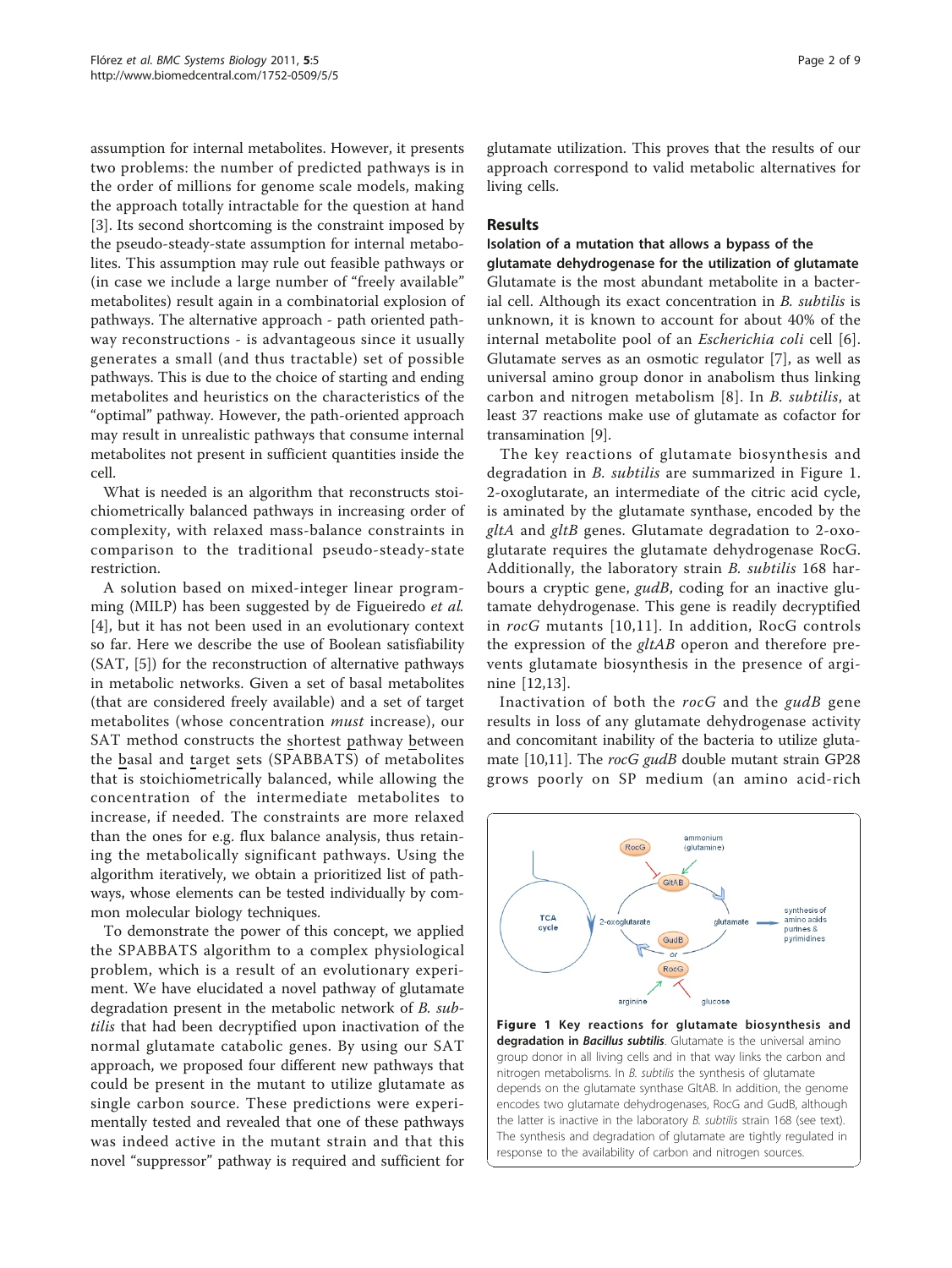<span id="page-2-0"></span>medium) due to the accumulation of degradation products of arginine metabolism [\[14](#page-8-0)]. However, cultivation of GP28 on SP plates eventually resulted in the isolation of a mutant (GP717) that carries a mutation inactivating the  $gltB$  gene, encoding a subunit of the glutamate synthase [[11](#page-7-0)]. This mutation leads to glutamate auxotrophy and might therefore prevent the accumulation of intermediates of arginine degradation. We have observed that toxic intermediates of arginine degradation result in poor growth of mutants lacking a functional glutamate dehydrogenase (our unpublished results). If intrinsic glutamate synthesis is blocked by a mutation, such an accumulation of toxic intermediates might be reduced. A careful analysis of the mutant strain revealed that it had acquired the ability to utilize glutamate as the only source of carbon and energy. This might have resulted from a re-activation of the *rocG* or gudB genes or from the establishment of a novel pathway for glutamate utilization. We tested therefore the  $rocG$  and  $gudB$  alleles by PCR analysis. Both the transposon insertion in rocG and the replacement of the  $\text{gudB}$  gene by a chloramphenicol resistance gene were identical to the parent strain GP28. Clearly, a new pathway of glutamate degradation was activated in this suppressor mutant that was not active in the wild type and *rocG gudB* mutant cells.

#### Development of a pathway-finding algorithm

The most reasonable hypothesis to explain the suppression was that the mutation had activated a redundant pathway that is inactive in the wild type strain in a medium with glutamate as single carbon source. Since glutamate is a highly abundant metabolite and is involved as a substrate in 20 reactions in B. subtilis, it was not obvious which mutation could have lead to glutamate utilization proficiency in B. subtilis GP717.

To address this problem by use of the power of bioinformatics, we developed an approach that harnesses the strengths of Boolean satisfiability (SAT) to find valid pathways (see Materials and Methods). It is able to find short pathways between a basis and a target set (SPAB-BATS) of metabolites that can operate in a sustained way. It is convenient for its focus on short pathways and the fact that it can calculate pathways that comply with the steady-state constraint. It also allows the relaxation of this constraint, by allowing some metabolites to accumulate if necessary.

The first four pathways suggested by our algorithm are presented in Figure 2. In each case, the first step is a transamination reaction that leads to the production of 2-oxoglutarate. The substrate for transamination is then replenished via the remaining reaction(s) of the pathway. The first pathway (Figure 2A) involves transamination to form alanine and subsequent oxidative deamination of alanine by the alanine dehydrogenase Ald resulting in



the net formation of 2-oxoglutarate. The next two pathways (Figure 2B) are very similar and involve enzymes of branched amino acid metabolism. In the transamination step, both pathways use the transaminases YbgE and YwaA. The branched chain amino acid dehydrogenase Bcd is then used for the oxidative deamination of the transamination products valine or leucine. Again, the net result of this pathway is the production of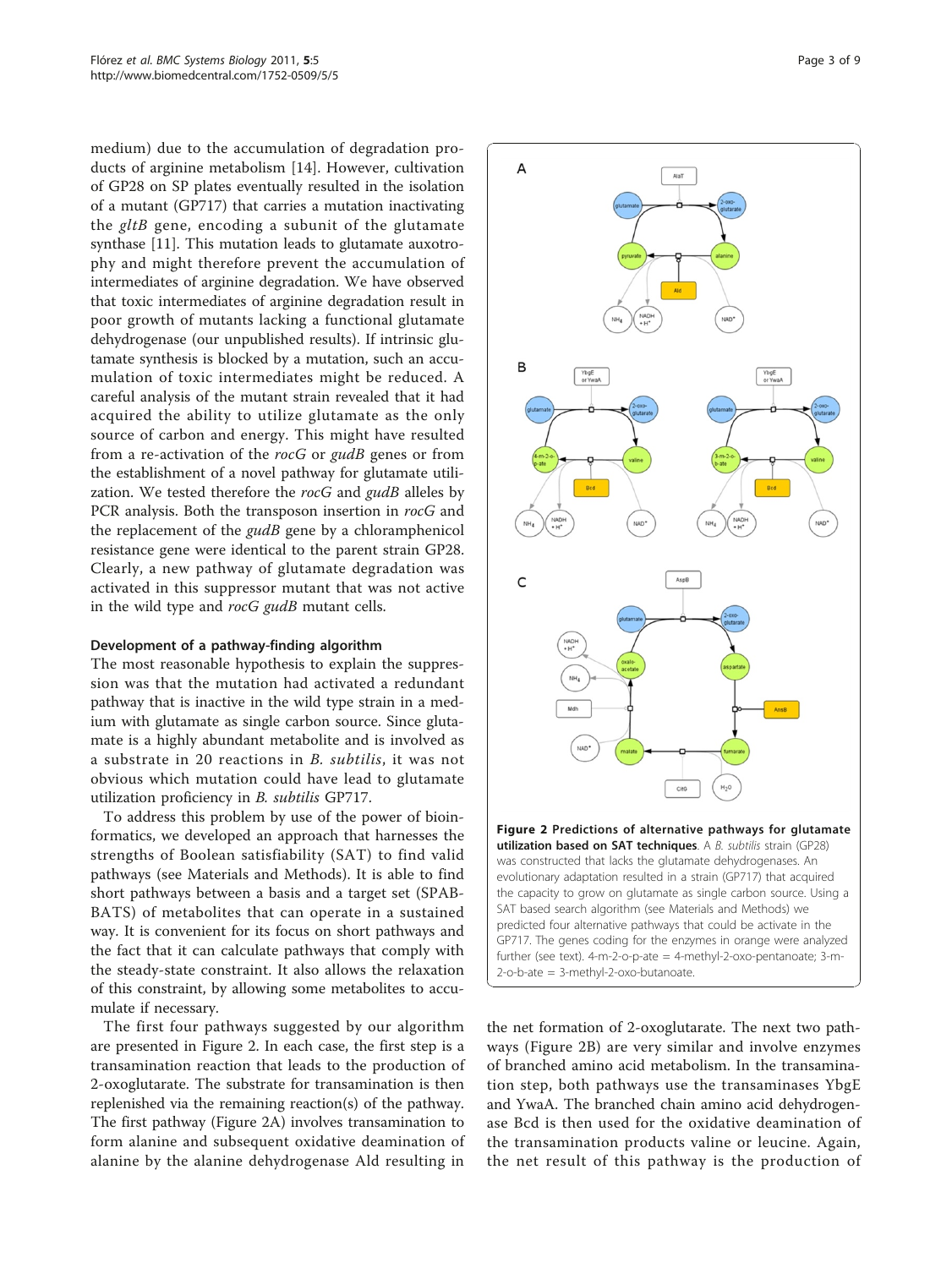2-oxoglutarate from glutamate. The last pathway (Figure [2C\)](#page-2-0) requires four steps, (i) the reaction of the aspartate aminotransferase AspB, (ii) the deamination of asparate to fumarate by the aspartase AnsB, (iii) the fumarase reaction (CitG) of the citric acid cycle, and finally (iv) the oxidation of malate by the malate dehydrogenase Mdh. As described for the other pathways, this reaction sequence results in the net formation of 2-oxoglutarate from glutamate. Since the original mutant GP28 did not grow with glutamate as the single carbon source, it is obviously not able to use any of these proposed pathways suggesting that they were activated by a suppressor mutation in GP717.

#### Experimental validation of the predictions

Our experiments were performed in minimal medium suggesting that the activity of transaminases was not limiting. Similarly, the two enzymes of the citric acid cycle (CitG and Mdh) are constitutively expressed [[15](#page-8-0)-[17\]](#page-8-0). Thus, the mutation may have affected the expression of one of the deaminases Ald, Bcd or AnsB. This hypothesis was tested by reverse transcription-real-time quantitative PCR. As shown in Figure 3, the levels of ald and bcd mRNA are comparable for the original mutant GP28 and the suppressor strain GP717. In contrast, a strong increase of the expression of the *ansAB* operon encoding the asparaginase and aspartase was observed for the suppressor mutant that was able to utilize glutamate. This observation suggests that it is the high-level expression of AnsB that allows glutamate utilization in GP717.

The involvement of the aspartase AnsB in the novel glutamate utilization pathway was verified by analysing the effect of a deletion of the *ansAB* operon. Growth of



the original strain GP28, the suppressor mutant GP717 and its isogenic ΔansAB mutant derivative GP1154 in minimal medium with glutamate or with glutamate and glucose was recorded. As shown in Figure [4](#page-4-0), all three strains were able to grow with glutamate and glucose. In contrast, the deletion of the *ansAB* operon reverted the capability of the suppressor strain of using glutamate as the single carbon source, and the  $\Delta ansAB$  mutant GP1154 was unable to grow with glutamate as was the original strain GP28. This finding strongly supports the idea that the activity of the aspartase AnsB is the reason for the ability of the suppressor strain GP717 to utilize glutamate.

The *ansAB* operon is induced in the presence of asparagine due to inactivation of the AnsR repressor [[18-20](#page-8-0)]. A comparative analysis of *ansAB* expression revealed about 30-fold induction by asparagine in GP28, whereas the expression levels were unaffected by the availability of asparagine in the suppressor mutant GP717 (data not shown). The observed induction in the wild type strain is good agreement with previous reports. The loss of regulation in GP717 and the high expression of the operon as compared to GP28 suggest constitutive *ansAB* expression that might be the result of an inactivation of the ansR repressor gene.

To test the hypothesis that inactivation of the AnsR repressor allowed glutamate utilization by GP717, we performed two tests: First, we deleted the ansR gene of the parental strain GP28 and tested the ability of the resulting strain GP811 to grow with glutamate as the single carbon source. Unlike GP28, this strain GP811  $(\Delta ansR)$  grew in CE minimal medium. Thus, inactivation of the ansR gene is sufficient to open a new pathway for glutamate catabolism. In a complementary approach, we complemented B. subtilis GP717 with a plasmid-borne copy of the ansR gene (present on pGP873) and tested the ability of the transformants to use glutamate. While the control strain (GP717 transformed with the empty vector pBQ200) grew well on CE medium, expression of AnsR from the plasmid completely blocked growth in this medium, i. e. the utilization of glutamate. This result confirms that a mutation in the *ansR* gene must be present in GP717 and that it is this mutation, which confers the bacteria with the ability to utilize glutamate via the new aspartase pathway.

To identify the mutation in *ansR*, we sequenced the ansR alleles of the parental strain GP28 and the glutamate-utilizing suppressor mutant GP717. While the wild type allele of ansR was present in GP28, a C-to-A substitution at position 107 of the *ansR* open reading frame was found in GP717. This mutation changes codon 36 from UCA (Ser) to UAA (stop) and results in premature translation termination and the formation of an incomplete and non-functional AnsR repressor protein.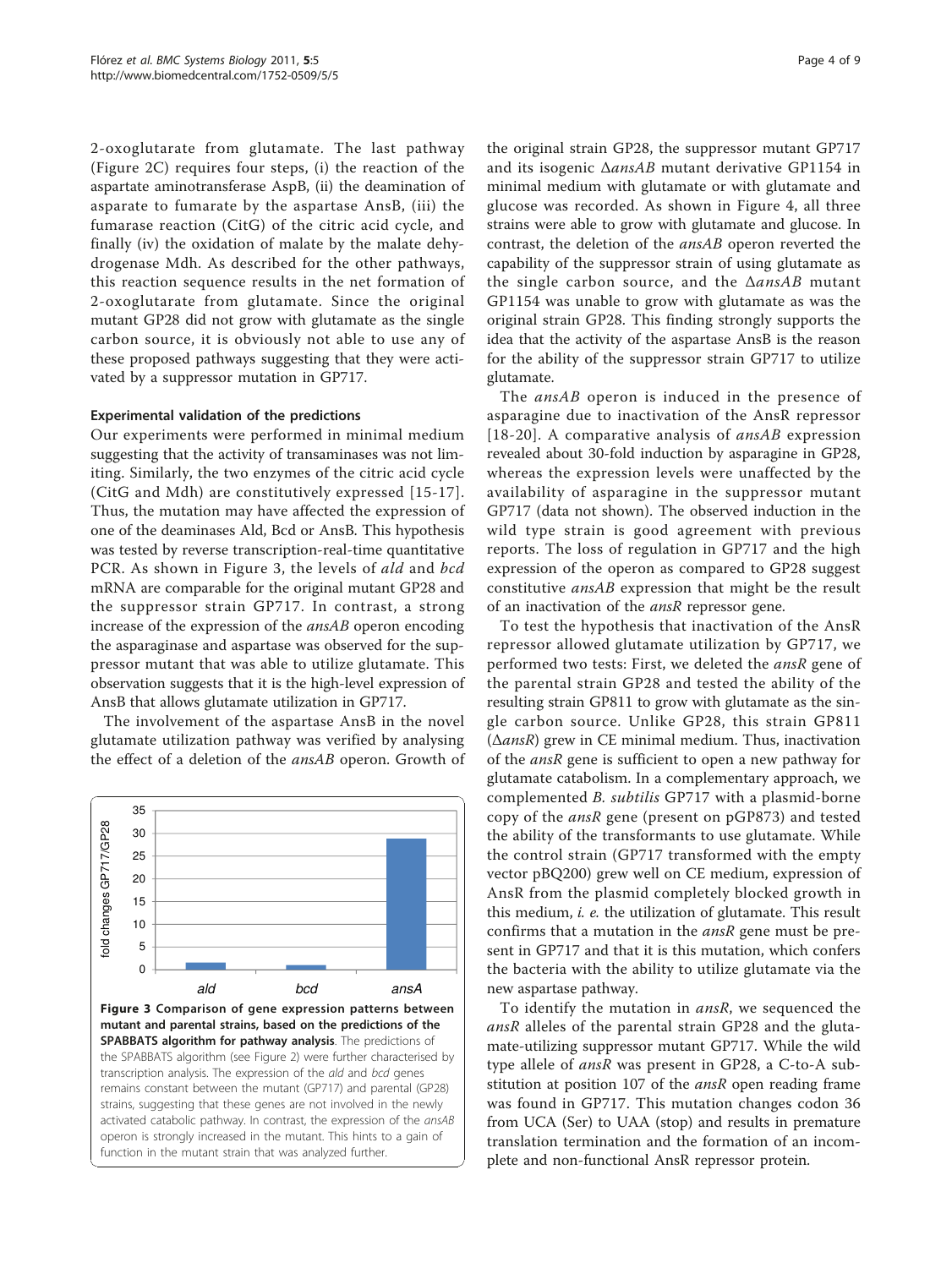<span id="page-4-0"></span>

Taken together, these experiments confirmed that the metabolic pathway predicted by the SPABBATS algorithm corresponds to a valid metabolic state of the rocG gudB ansR mutant strain GP717.

#### **Discussion**

## Comparison of SPABBATS with other methods for metabolic analysis

Flux balance analysis [\[21](#page-8-0)] and the majority of methods derived from it are based on constraining the admissible intracellular flux space to steady-state and choosing an adequate optimality criterion to calculate intracellular fluxes. Commonly used optimization criteria are biomass production and the maximization of energy output.

Although these methods predict the essentiality of genes with high accuracy [\[9\]](#page-7-0), they are less suited for the characterization of alternative metabolic pathways in viable mutants. On the one hand, by restricting the admissible intracellular flux to steady-state, they discard pathways where a by-product accumulates. Nonetheless, the cell is still viable if this by-product is consumed by other pathways in the cell, not directly related to the process that is studied. SPABBATS solves this problem by allowing a larger flux-space, where intermediate products can accumulate, if necessary.

On the other hand, the optimality criterion can be artificial. For instance, maximizing cellular growth might lead to a theoretical maximum growth rate, or a flux distribution that is as close to the wild-type flux as possible, but it is hard to argue that the regulatory network of the strain is directed to the same target. The pathways discovered by SPABBATS are a structural property of the network and do not depend on an extrinsic optimality criterion (beyond the number of reactions of the resulting pathway). For this reason, the resulting pathways can be interpreted objectively.

Other methods for structural decomposition (e.g. extreme pathways and elementary flux modes, see [[2\]](#page-7-0) for a review) rely on the same steady-state restriction of FBA related methods and for this reason share some of their disadvantages. Moreover, SPABBATS does not require the calculation of all possible pathways. Instead, it can be used iteratively to calculate pathways of increasing length, which results in a dramatic improvement in performance for finding relevant pathways in large networks.

An advantage over the method of de Figueiredo et al. [[4](#page-7-0)] is that we do not make use of an optimization framework, but select for satisfiability instead. Similar problems in other areas of computational biology (e.g. [\[22](#page-8-0)]) show a performance improvement of SAT methods over traditional mixed-integer linear programming methods.

#### Future perspectives

So far, our analysis of networks using SAT has been restricted to metabolic networks. Nonetheless, since SAT is especially suited for problems that involve Boolean constraints, it is possible to expand the analysis to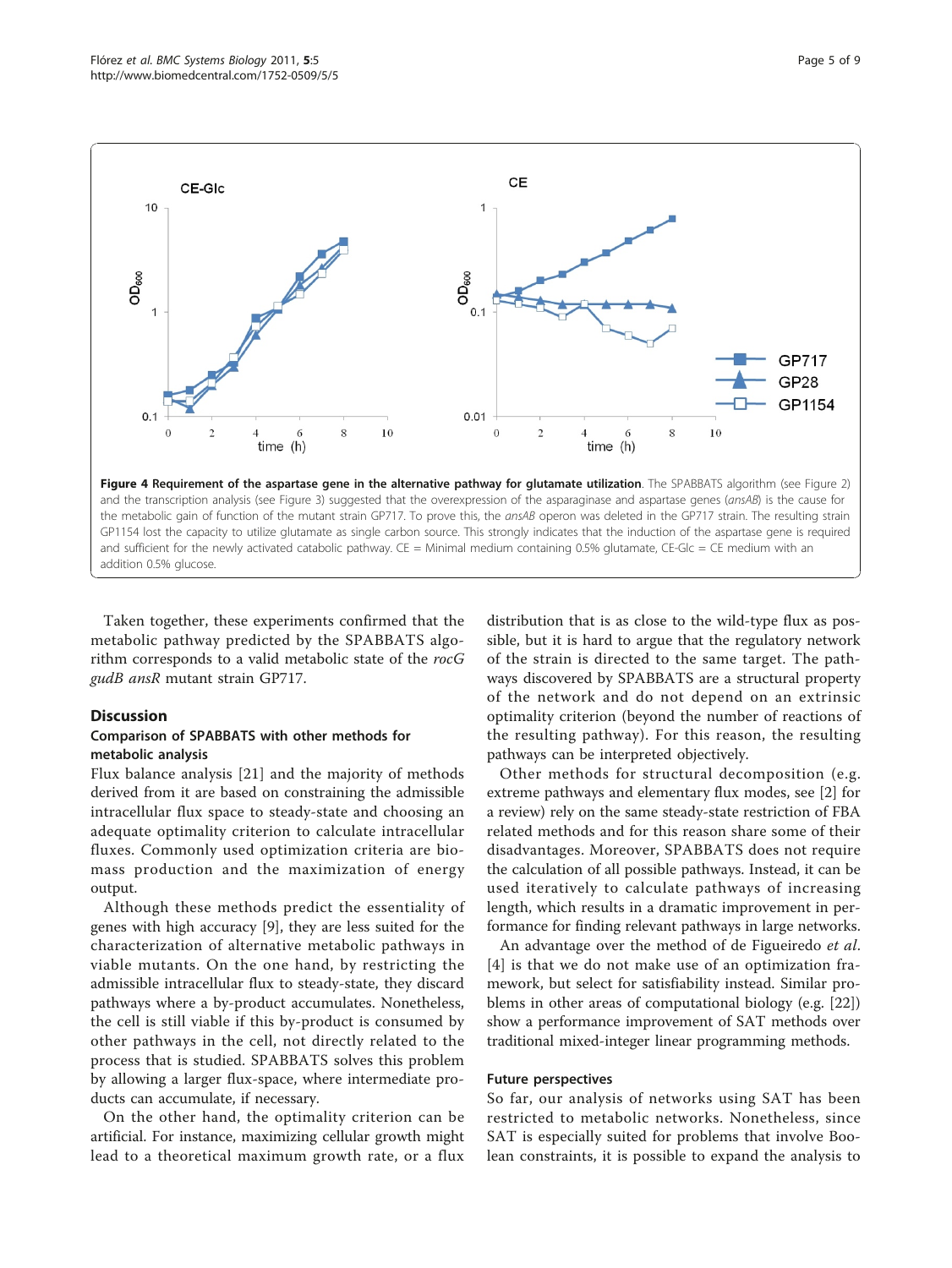regulatory networks. For B. subtilis, this implies the reconstruction of the metabolic network together with its regulatory complement. This reconstruction is in progress [\[23,24\]](#page-8-0).

In parallel, we envision the development of novel SAT solvers that are optimized for the solution of metabolic constraints. This will result in the adoption of SAT based methods for metabolic engineering as well as for the design of synthetic circuits that are able to perform computations in the same way as their silicon-made counterparts [[25](#page-8-0)].

## Conclusions

In this contribution we have shown the use of SAT techniques to discover alternative pathways that connect sets of starting and target species. In addition, we provided a proof of concept for the applicability of the algorithm. We started with a complex physiological problem in B. subtilis: the need to characterize a suppressor mutation that allowed growth on glutamate without glutamate dehydrogenases. SPABBATS predicted four potential pathways for glutamate utilization that were decisive to suggest target genes for experimentation. These experiments confirmed the validity of the SPAB-BATS' prediction, closing the cycle between modelling and wet lab experimentation.

SPABBATS relies on Boolean satisfiability (SAT) to construct the metabolic pathways. SAT has been used for the determination of haplotypes from sequenced genotypes [[22\]](#page-8-0), the analysis of genome biology networks [[26\]](#page-8-0), the understanding of myogenic differentiation [\[27](#page-8-0)], and the characterization of steady states of regulatory circuits [[28,29](#page-8-0)]. Here we report the first application of SAT techniques to metabolic problems.

The SPABBATS algorithm was applied here to a specific problem, the analysis of glutamate metabolism in B. subtilis. However, the solution strategies are applicable to a broad spectrum of metabolic problems. For instance, SPABBATS can be particularly useful in the characterization of suppressor mutants. Moreover, SPABBATS can also be useful in synthetic biology. Although used here to find pathways in a reconstruction of the metabolism of B. subtilis, it is also possible to use a database of enzymes as the starting model. In this way, it can be used to construct synthetic pathways that satisfy specific input-output and mass-balance requirements.

#### Methods

## Algorithm for finding short pathways between a basis and a target set of metabolites (SPABBATS)

Our approach draws inspiration from flux-balance analysis (FBA [[21\]](#page-8-0)) in the sense that it searches the flux space of a metabolic network for fluxes that comply with a set of stoichiometric constraints. The major difference to FBA lies in the optimality criterion; in FBA the value to optimize is the target flux. In our case we change from optimization to satisfiability: we search for a flux that satisfies all the constraints, including a maximum number of allowed reactions.

Another important difference, that is a consequence of satisfiability approach, is that we use two variables for each flux instead of one. The first variable is a positive integer, which is a relative measure of the contribution of that particular flux to the total pathway. The second variable is Boolean and defines whether or not the particular flux takes part in the solution.

As in FBA, we define S as the stoichiometric matrix of the network with  $n$  reactions and  $m$  compounds. Reversible reactions are split into two unidirectional reactions. We divide the set of compounds into three disjoint sets:

i) B is the set of basis compounds that are considered freely available, either because they are provided in the medium, or because they are "currency metabolites", whose concentration is buffered by the whole system (e.g. ATP, ADP, NADH, etc.) ii) T is the set of target compounds, the ones constrained to be produced in the pathways of interest iii) I is the set containing all other compounds, that can be intermediates of the resulting pathway

We use different constraints for each of these sets. The compounds in the set B are left unconstrained. For each compound in the set T, we write a constraint in the form:

$$
\sum_{i=1}^{n} s_{ij} a_i b_i > 0,
$$
\n(1)

where  $s_{ij}$  is the stoichiometric coefficient of compound *j* in reaction *i*, and  $a_i$  and  $b_i$  are the integer and Boolean valued variables of reaction i, respectively. These constraints mean that in the solution pathway the overall flux to these metabolites should be positive.

For the compounds in the set I we use a constraint similar to (1), with the difference that we use a "greater than or equal to"  $(\ge)$  sign. In FBA, an equality sign is used here, to constraint the fluxes to the steady-state space. We purposely do not constrain the pathway to the steady-state space, since the candidate solutions to the problem will not be the only pathway active in the cell and the intermediates that are accumulated in our pathway can be used by other pathways operating in parallel in the system. We require the total flux to these compounds to be non-negative, since the supposition is that they are not present in sufficiently high amounts to allow sustained growth on their consumption.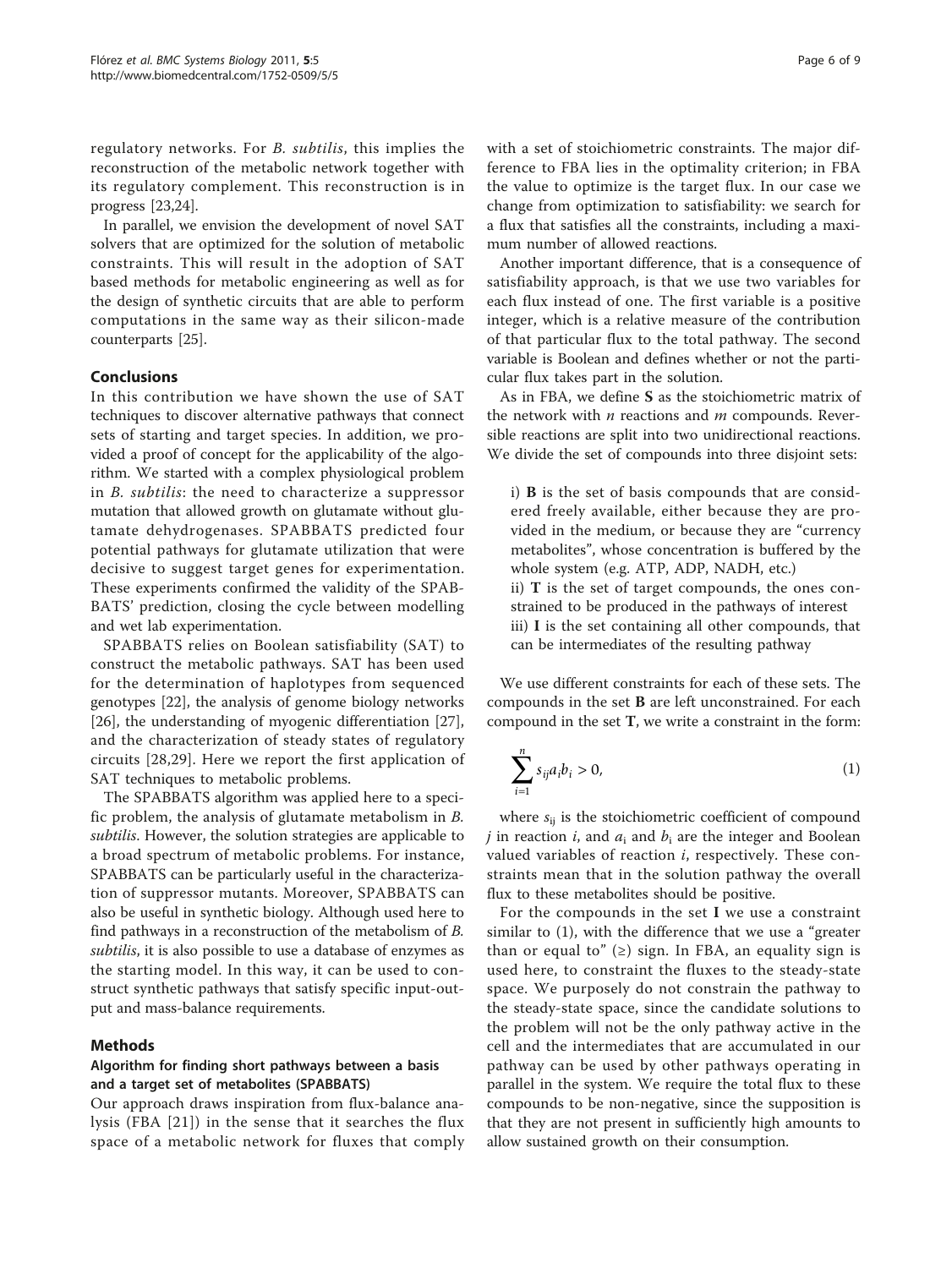Next, we add constraints that limit the directionality of reversible reactions. This is done with constraints in the form:

$$
b_i + b_j < 2,\tag{2}
$$

where  $b_i$  and  $b_j$  are the Boolean variables of two reactions that together characterize a reversible reaction. These constraints mean that no two directions of a reversible reaction can appear in the final pathway at the same time.

Last, we add a constraint for the total length of the solution. This constraint is:

$$
\sum_{i=1}^{n} b_i \le k,\tag{3}
$$

where  $k$  is a positive integer value that determines the maximum number of reactions that can appear in the pathway. This constraint does not immediately find the best solution, but it puts successively stricter upperbounds to the maximum number of reactions that are allowed. Thus, it is able to find the shortest solution after some iterations by choosing successively smaller numbers for k.

The constraints for the compounds in T and I are not linear, since each term in the sum is composed of two variables instead of one. For this reason, a linear optimization strategy cannot be used directly. This limitation is not present when we use the SAT-solver HySAT [\[30](#page-8-0)]. It is able to find assignments to the variables that satisfy all the constraints in the system, even when these are non-linear. It is also able to detect if no such assignment exists.

If the shortest solution has been found, the best suboptimal solution can be found by adding an additional constraint in the form:

$$
\sum_{i \in K} b_i < k_{op} \tag{4}
$$

where  $k_{op}$  is the number of reactions in the shortest solution and  $K$  is the set of indices for the reactions in the shortest solution. In other words, we constrain the sum of all the Boolean variables of the optimal solution to be less than  $k_{\text{op}}$ , thus leaving out the shortest solution from the solution space. By iterating this process with the Boolean variables of the sub-optimal pathway, we can find solutions with successively higher number of reactions.

The particular implementation of this algorithm for the problem mentioned in the Results section is as follows: we used the genome-scale reconstruction of B. subtilis [[9](#page-7-0)]. We removed the biomass "reaction"; it is useful for FBA, since it describes the target flux to cellular growth, but is meaningless in our context. In addition, we removed the reaction "glutamate dehydrogenase" (R\_GLUDxi) to simulate the conditions of the strain GP717. We also scaled the non-integer stoichiometric coefficients of the model to integer values (and divided by the greatest common denominator). In our case, the set B contained the metabolites ATP, ADP,  $NAD^+$ , NADH, FAD, FADH<sub>2</sub>, H<sub>2</sub>0, H<sup>+</sup>, NH<sub>4</sub><sup>+</sup>, and glutamate. These "currency metabolites" were chosen due to their participation in most catabolic pathways in the cell. The set T contained just 2-oxoglutarate. The remaining compounds were assigned to the set I. We set the interval for the  $a_i$  to [[[1](#page-7-0)], 1000]. The calculations were done using an Intel Core2 Duo processor at 2.66 GHz, with 3.25 GB of RAM. The first pathway (the one involving leucine as intermediate) was found after 28 seconds. All other pathways took less than 8 minutes each to calculate.

#### Bacterial strains and growth conditions

All B. subtilis strains used in this work are derived from the laboratory wild type strain 168. They are listed in Table 1. E. coli DH5 $\alpha$  [[31](#page-8-0)] was used for cloning experiments. B. subtilis was grown in C minimal medium containing ammonium as basic source of nitrogen [[32\]](#page-8-0). Glutamate and/or glucose were added as carbon source as indicated. The medium was supplemented with auxotrophic requirements (at 50 mg/l). E. coli was grown in LB medium and transformants were selected on plates containing ampicillin (100 μg/ ml). LB, SP and CSE plates were prepared by the addition of 17 g Bacto agar/l (Difco) to LB, SP or CSE medium, respectively.

#### DNA manipulation and transformation

Transformation of E. coli and plasmid DNA extraction were performed using standard procedures [[31\]](#page-8-0).

|  |  |  | Table 1 B. subtilis strains used in this study |  |  |  |  |  |  |
|--|--|--|------------------------------------------------|--|--|--|--|--|--|
|--|--|--|------------------------------------------------|--|--|--|--|--|--|

| <b>Strain</b>    | Genotype                                                                               | Source or Reference       |
|------------------|----------------------------------------------------------------------------------------|---------------------------|
| GP <sub>28</sub> | trpC2 $\Delta$ qudB::cat rocG::Tn10 spc amyE::(gltA-lacZ aphA3)                        | [14]                      |
| GP717            | trpC2 AgudB::cat rocG::Tn10 spc amyE::(gltA-lacZ aphA3) gltB1 ansR-C107A               | [11]                      |
| GP811            | trpC2 AgudB::cat rocG::Tn10 spc amyE::(gltA-lacZ aphA3) AansR::tet                     | see Materials and methods |
| GP1154           | trpC2 \QudB::cat rocG::Tn10 spc amyE::(g tA-lacZ aphA3) g tB1 ansR-C107A \QansAB::ermC | see Materials and methods |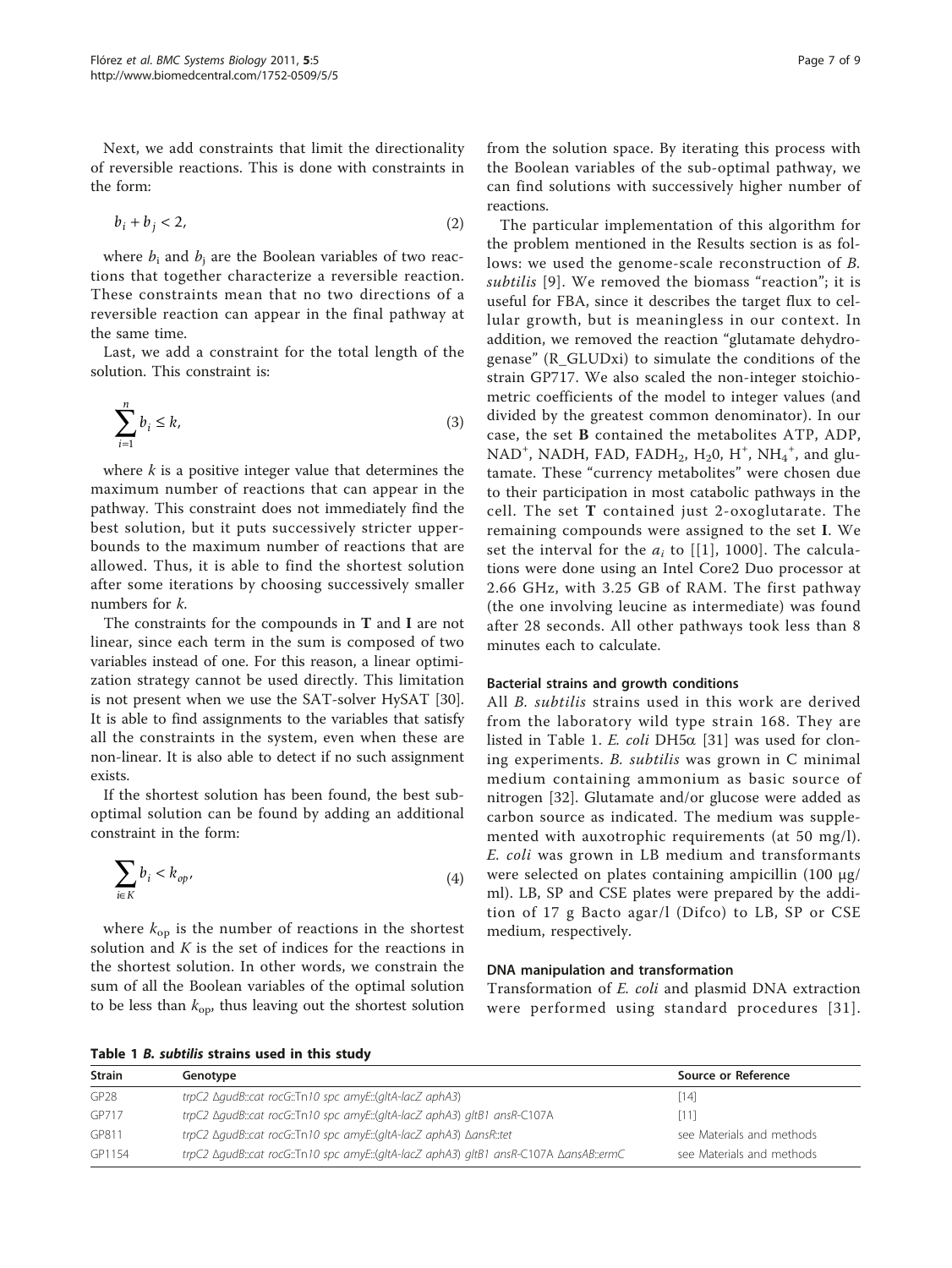<span id="page-7-0"></span>Restriction enzymes, T4 DNA ligase and DNA polymerases were used as recommended by the manufacturers. DNA fragments were purified from agarose gels using the Nucleospin Extract kit (Macherey and Nagel, Germany). Phusion DNA polymerase was used for the polymerase chain reaction as recommended by the manufacturer. All primer sequences are provided as supplementary material (Additional File 1 Table S1). DNA sequences were determined using the dideoxy chain termination method [[31](#page-8-0)]. All plasmid inserts derived from PCR products were verified by DNA sequencing. Chromosomal DNA of B. subtilis was isolated as described [[33](#page-8-0)].

E. coli transformants were selected on LB plates containing ampicillin (100 μg/ml). B. subtilis was transformed with plasmid DNA or PCR products according to the two-step protocol described previously [[33\]](#page-8-0). Transformants were selected on SP plates containing tetracyclin (Tet 10 μg/ml), or erythromycin plus lincomycin (Em 2 μg/ml and Lin 25 μg/ml).

## Plasmid and mutant strain construction

To express a plasmid-borne ansR gene in B. subtilis, we constructed plasmid pGP873. For this purpose the ansR gene was amplified with the primers KG18 and KG19 using chromosomal DNA of *B. subtilis* as a template. The PCR product was digested with BamHI and SalI and cloned into the overexpression vector pBQ200 [\[34](#page-8-0)].

Deletion of the *ansAB* and *ansR* genes was achieved by transformation with PCR products constructed using oligonucleotides to amplify DNA fragments flanking the target genes and an intervening erythromycin and tetracyclin resistance cassettes from plasmids pDG647 and pDG1514, respectively, [[35](#page-8-0)] as described previously [[36\]](#page-8-0). The PCR products were used to transform GP717 and GP28 for the deletion of the *ansAB* and *ansR*, respectively.

#### Reverse transcription-real-time quantitative PCR

For RNA isolation, the cells were grown to an  $OD_{600}$  of 0.5 - 0.8 and harvested. Preparation of total RNA was carried out as described previously [[37\]](#page-8-0). cDNAs were synthesized using the One-Step RT-PCR kit (BioRad) as described [[38\]](#page-8-0). Real time quantitative PCR was carried out on the iCycler instrument (BioRad) following the manufacturer's recommended protocol by using the primers KG26/KG27 for the ansA gene, KG38/KG39 for the *ald* gene and KG40/KG41 for the *bcd* gene, respectively. Their recommended data analysis procedure was also used. The rpsE and rpsJ genes encoding constitutively expressed ribosomal proteins were used as internal controls and were amplified with the primers rpsE-RTfwd/rpsE-RT-rev and rpsJ-RT-fwd/rpsJ-RT-rev, respectively. The expression ratios were calculated as fold

changes as described [[38](#page-8-0)]. RT-PCR experiments were performed in duplicate.

## Additional material

[Additional file 1: S](http://www.biomedcentral.com/content/supplementary/1752-0509-5-5-S1.PDF)upplementary Table S1. This Table lists the sequences of the oligonucleotide primers used in the experiments.

#### Acknowledgements

We are grateful to Jens Baumbach for the help with some experiments and to Fabian M. Commichau and Jens J. Landmann for helpful discussions. Christine Diethmaier and Sina Jordan are acknowledged for introducing us to RT-PCR. L. A. F. was supported by the International Molecular Biology Program of the University of Göttingen and the Studienförderwerk Klaus Murmann der Stiftung der Deutschen Wirtschaft. R. P. was supported by a stipend of the Rose Foundation. This work was supported by the Federal Ministry of Education (Research SYSMO network (PtJ-BIO/0313978D)) and the Fonds der Chemischen Industrie to J. S.

#### Author details

<sup>1</sup>Department of General Microbiology, Georg-August-University of Göttingen, Göttingen, Germany. <sup>2</sup>Department of Clinical Neurophysiology, Georg-August-University of Göttingen, Göttingen, Germany.

#### Authors' contributions

LAF, KG, and JS planned the project. LAF and RP conceived and implemented the SPABBATS algorithm. KG and ST provided the experimental validation of the method. LAF, KG, and JS wrote the manuscript and created the Table and Figures. All authors read and approved the final manuscript.

#### Received: 4 August 2010 Accepted: 11 January 2011 Published: 11 January 2011

#### References

- 1. Feist AM, Palsson BØ: [The growing scope of applications of genome-scale](http://www.ncbi.nlm.nih.gov/pubmed/18536691?dopt=Abstract) [metabolic reconstructions using](http://www.ncbi.nlm.nih.gov/pubmed/18536691?dopt=Abstract) Escherichia coli. Nat Biotechnol 2008, 26:659-667.
- 2. Planes FJ, Beasley JE: [A critical examination of stoichiometric and path](http://www.ncbi.nlm.nih.gov/pubmed/18436574?dopt=Abstract)[finding approaches to metabolic pathways.](http://www.ncbi.nlm.nih.gov/pubmed/18436574?dopt=Abstract) Brief Bioinform 2008, 9:422-436.
- 3. Klamt S, Stelling J: [Combinatorial complexity of pathway analysis in](http://www.ncbi.nlm.nih.gov/pubmed/12241063?dopt=Abstract) [metabolic networks.](http://www.ncbi.nlm.nih.gov/pubmed/12241063?dopt=Abstract) Mol Biol Rep 2002, 29:233-236.
- 4. de Figueiredo LF, Podhorski A, Rubio A, Kaleta C, Beasley JE, Schuster S, Planes FJ: [Computing the shortest elementary flux modes in genome](http://www.ncbi.nlm.nih.gov/pubmed/19793869?dopt=Abstract)[scale metabolic networks.](http://www.ncbi.nlm.nih.gov/pubmed/19793869?dopt=Abstract) Bioinformatics 2009, 25:3158-3165.
- 5. Claessen K, Een N, Sheeran M, Sörensson N, Voronov A, Åkesson K: SATsolving in practice, with a tutorial example from supervisory control. Discrete Event Dyn Syst 2009, 19:495-524.
- 6. Yuan J, Doucette CD, Fowler WU, Feng XJ, Piazza M, Rabitz HA, Wingreen NS, Rabinowitz JD: [Metabolomics-driven quantitative analysis](http://www.ncbi.nlm.nih.gov/pubmed/19690571?dopt=Abstract) [of ammonia assimilation in](http://www.ncbi.nlm.nih.gov/pubmed/19690571?dopt=Abstract) E. coli. Mol Syst Biol 2009, <sup>5</sup>:302.
- 7. Whatmore AM, Chudek JA, Reed RH: [The effects of osmotic upshock on](http://www.ncbi.nlm.nih.gov/pubmed/2127802?dopt=Abstract) [the intracellular solute pools of](http://www.ncbi.nlm.nih.gov/pubmed/2127802?dopt=Abstract) Bacillus subtilis. J Gen Microbiol 1990, 136:2527-2535.
- 8. Commichau FM, Forchhammer K, Stülke J: [Regulatory links between](http://www.ncbi.nlm.nih.gov/pubmed/16458044?dopt=Abstract) [carbon and nitrogen metabolism.](http://www.ncbi.nlm.nih.gov/pubmed/16458044?dopt=Abstract) Curr Opin Microbiol 2006, 9:167-172.
- 9. Oh YK, Palsson BØ, Park SM, Schilling CH, Mahadevan R: [Genome-scale](http://www.ncbi.nlm.nih.gov/pubmed/17573341?dopt=Abstract) [reconstruction of metabolic network in](http://www.ncbi.nlm.nih.gov/pubmed/17573341?dopt=Abstract) Bacillus subtilis based on high[throughput phenotyping and gene essentiality data.](http://www.ncbi.nlm.nih.gov/pubmed/17573341?dopt=Abstract) J Biol Chem 2007, 282:28791-28799.
- 10. Belitsky BR, Sonenshein AL: [Role and regulation of](http://www.ncbi.nlm.nih.gov/pubmed/9829940?dopt=Abstract) Bacillus subtilis [glutamate dehydrogenase genes.](http://www.ncbi.nlm.nih.gov/pubmed/9829940?dopt=Abstract) J Bacteriol 1998, 180:6298-6305.
- 11. Commichau FM, Gunka K, Landmann JJ, Stülke J: [Glutamate metabolism in](http://www.ncbi.nlm.nih.gov/pubmed/18326565?dopt=Abstract) Bacillus subtilis[: gene expression and enzyme activities evolved to avoid](http://www.ncbi.nlm.nih.gov/pubmed/18326565?dopt=Abstract) [futile cycles and to allow rapid responses to perturbations of the](http://www.ncbi.nlm.nih.gov/pubmed/18326565?dopt=Abstract) [system.](http://www.ncbi.nlm.nih.gov/pubmed/18326565?dopt=Abstract) J Bacteriol 2008, 190:3557-3564.